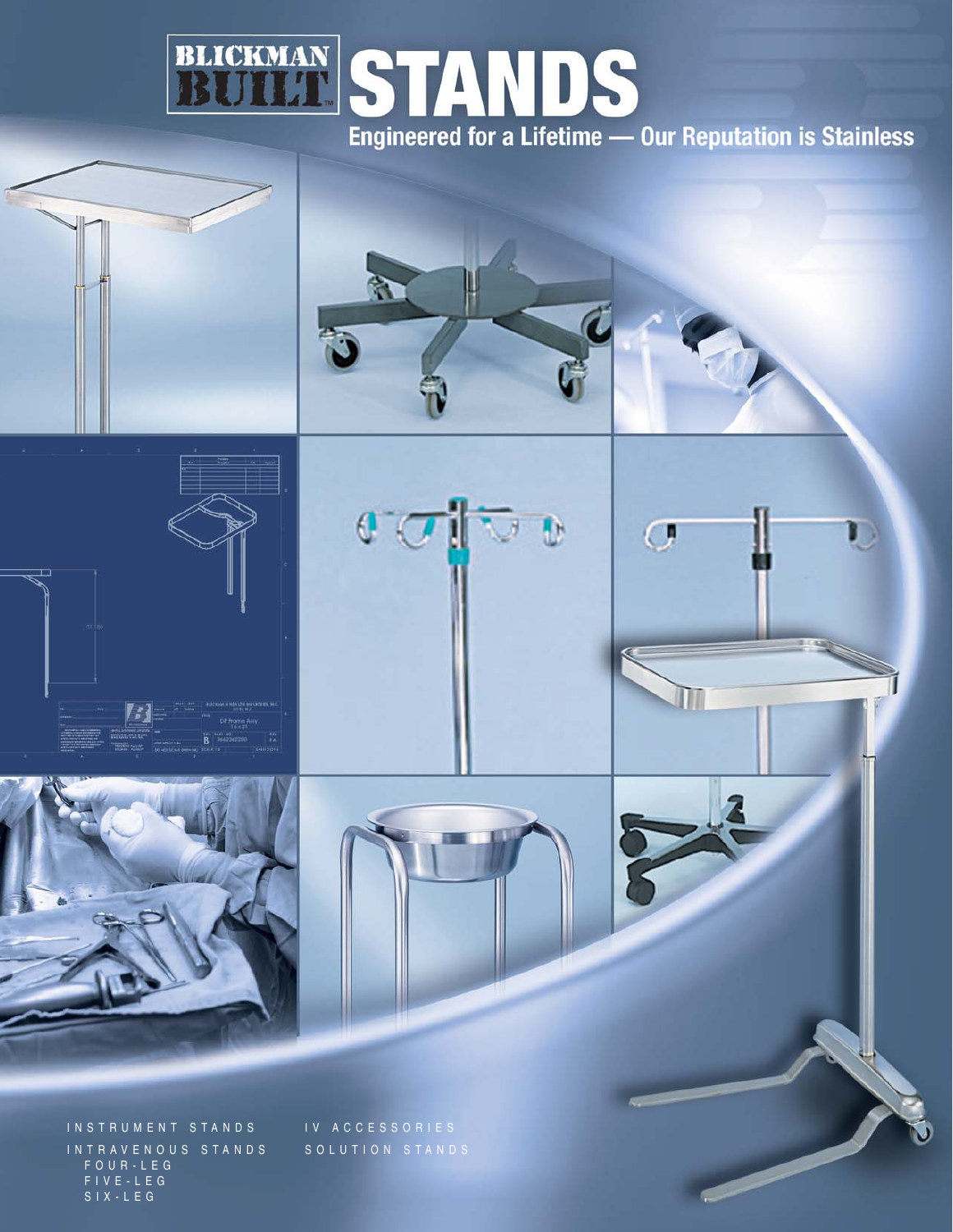

*Our mayo stands have evolved to meet the needs of customers for maximum utility in an increasingly crowded surgical environment.* 

### **CHROME**

**MODEL 1501 INSTRUMENT STAND** features a five-leg cast aluminum base with wall savers. A Tru-Loc™ friction knob secures the height adjustment of the stainless steel tray.Travels easily on 2" twin-wheel hooded casters.

|      | Model No. Part No.    | Feature Height Adjustment Tray Size Ship Wt. (Ib) est. |                   |    |
|------|-----------------------|--------------------------------------------------------|-------------------|----|
| 1501 | 0661501000 5-leg base | 29-1/2" to 49"                                         | 12-5/8" x 19-1/8" | 12 |

**MODELS 1510 AND 1515 DOUBLE-POST AND SINGLE-POST CHROME MAYO STANDS** adjust easily with the Tru-Loc™ friction knob to ensure secure positioning of the stainless steel tray. Travels easily on 2" twin wheel casters (1510) or hard rubber casters (1515).

|      | Model No. Part No. | <b>Feature</b>         | Height<br><b>Adjustment</b> | <b>Tray Size</b>                                        | Ship Wt.<br>(lb) est. |
|------|--------------------|------------------------|-----------------------------|---------------------------------------------------------|-----------------------|
| 1510 |                    |                        |                             | 0661510000 Double- post 34-1/2" - 54" 12-5/8" - 19-1/8" | 19                    |
| 1515 |                    | 0661515000 Single-post |                             | 31-1/2" - 51" 12-5/8" - 19-1/8"                         | 12                    |



## **STAINLESS**



**MODEL 1520SS AND MODELS 7741SS (NEWARK)** are a superior choice for value-conscious customers. They utilize a Tru-Loc™ friction knob for manual locking at desired height. The 1520 uses a lighter tray support and stainless steel base (one size only). Travels easily on 2", single-wheel casters.

| Model No. Part No. | Feature                         | Height<br><b>Adjustment</b> | <b>Tray Size</b>                      | Ship Wt. (lb)<br>est. |
|--------------------|---------------------------------|-----------------------------|---------------------------------------|-----------------------|
|                    | 1520SS 0671520000 Tru-Loc™ knob |                             | $37-1/4$ " - 64" $12-5/8$ " x 19-1/8" | 21                    |
|                    | 7741SS 0637741000 Tru-Loc™ knob | $39.5"$ - 62"               | $13-3/4$ " x 19-1/8"                  | 45                    |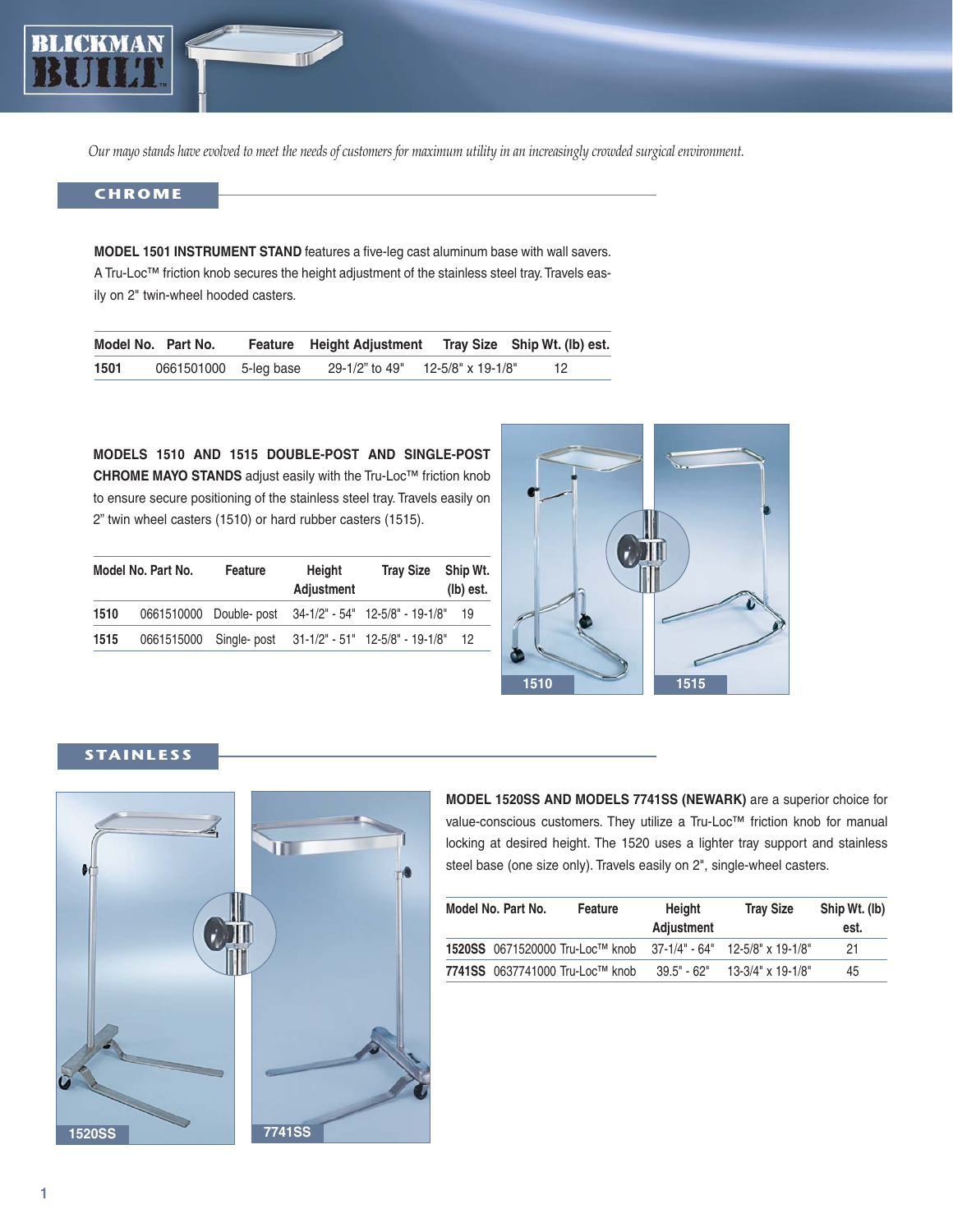



## **STAINLESS**



**MODEL 7748SS (STANFORD) MAYO STAND** maneuvers easily with two additional casters attached to a "U" shaped tubular frame. Great for the ER or exam rooms. Height adjusts with a Tru-Loc™ friction knob. Also available with optional **MODEL 7748CR CRADLE ASSEMBLY**, including a carriage to house a 13 qt. kickbucket (kickbucket included).

| Model No. | Part No.   | Feature        | <b>Height Adjustment</b> | <b>Tray Size</b>     | Ship Wt. (lb) est. |
|-----------|------------|----------------|--------------------------|----------------------|--------------------|
| 7748SS    | 0647748000 | "U" Shape base | $39.5 - 62$              | $13-3/4$ " x 19-1/8" |                    |

**Option:** 12 qt. kickbucket inserted into frame.

**Option:** 7748CR CRADLE ASSEMBLY, includes carriage to house 13 qt. kickbucket (kickbucket included).







**MODELS 7767SS AND 7769SS (RICHMOND) FOOT OPERATED MAYO STANDS** are number one in ease and convenience. Just lift the tray frame – it automatically locks. To lower, hold the tray frame and press the foot operated control button. Release to lock in place. A guard over the foot button prevents accidental release. Select our **MODEL 8771SS, DOUBLE-POST JUMBO MAYO STAND** when a larger tray size is required. **MODELS 7740SS AND 7749SS (MANHATTAN) MAYO STANDS** lower with a thumb-operated control button. To raise, lift the tray frame to desired height – it automatically locks in place.

| Model No. | Part No.   | Feature          | <b>Height Adjustment</b> | <b>Tray Size</b>        | Ship Wt. (lb) est. |
|-----------|------------|------------------|--------------------------|-------------------------|--------------------|
| 7767SS    | 0617767000 | Foot-operated    | $39.5" - 62"$            | $13-3/4$ " x $19-1/8$ " | 46                 |
| 7769SS    | 0617769000 | Foot-operated    | $39.5" - 62"$            | $16"$ x $21"$           | 46                 |
| 8771SS    | 0658771000 | Foot-operated    | $39.5" - 62"$            | $20"$ x $25"$           | 54                 |
| 7740SS    | 0627740000 | Thumb-op. button | $39.5" - 62"$            | $13-3/4$ " x $19-1/8$ " | 45                 |
| 7749SS    | 0627749000 | Thumb-op. button | $39.5" - 62"$            | $16"$ x $21"$           | 46                 |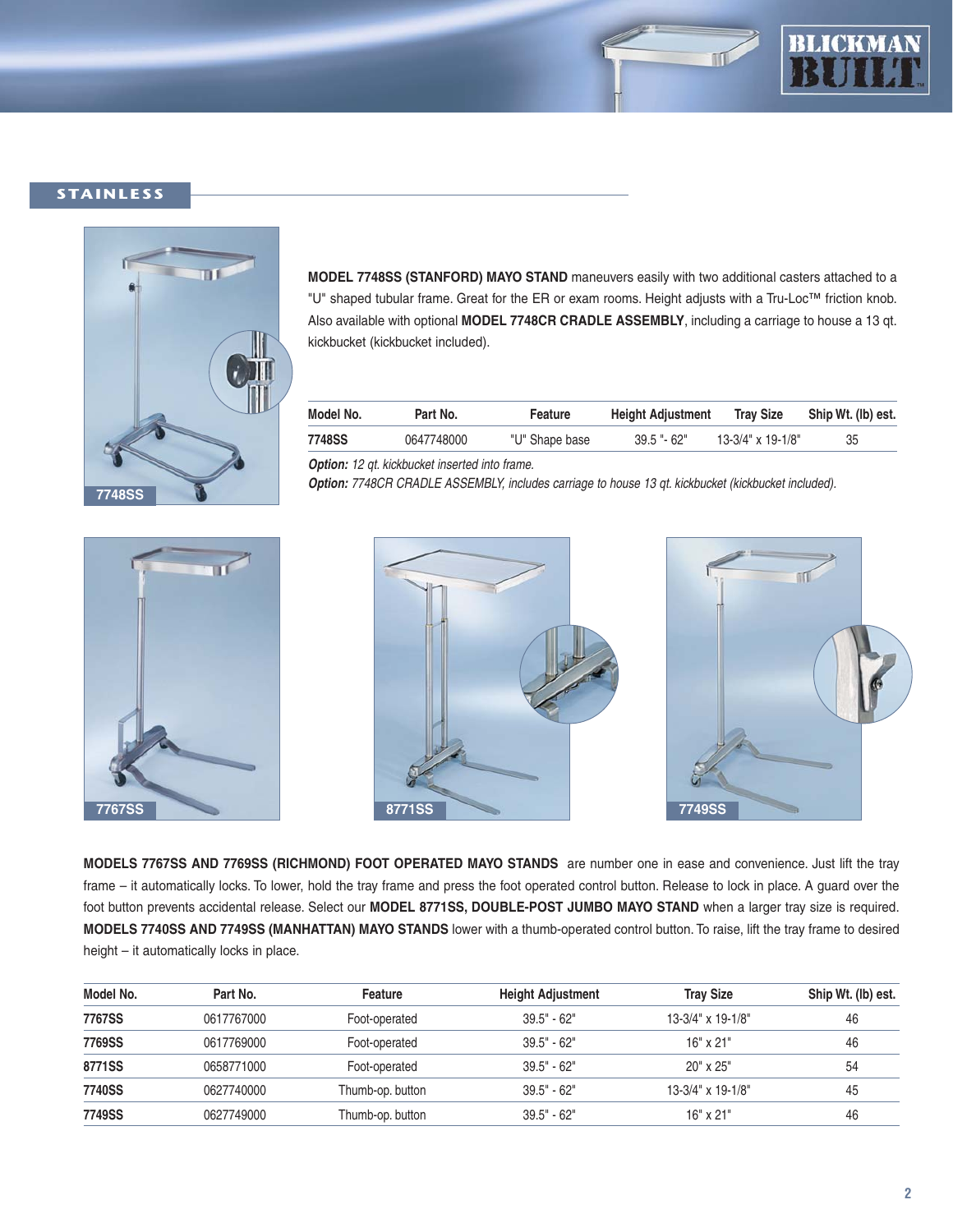

#### **CHROME**

**MODEL 1305 IV STAND** is for value-conscious customers who will appreciate the chrome-plated construction.The stand is offered with two hooks welded to the pole or a removable four-hook ram's horn with colored secure-grip tips. Both sit on a four-leg epoxy-coated base with Wall Saver™ tips to protect walls. Twist-lock height adjustment. Stand travels on four, 2" twin-wheel hooded casters. Minimal assembly required.

| Model No. | Part No.   | Feature             | <b>Height Adjustment</b> | Ship Wt. (lb) est. |
|-----------|------------|---------------------|--------------------------|--------------------|
| 1305      | 0561305000 | welded hooks (2)    | 47 1/2" - 85-1/2"        |                    |
| 1305-4P   | 0561305401 | removable hooks (4) | 52" - 91"                | 15                 |

**MODEL 1310 IV STAND** sits on a 22" diameter chrome-plated heavy bar steel base with Wall Savers™ to protect against scuffmarks. The Tru Loc™ friction knob assures secure height positioning. Offered with a two-hook ram's horn with secure-grip tips. The stand travels on four, 2" twin-wheel hooded casters. Height adjustment from 51-1/2" to 93". Minimal assembly required.

| Model No. | Part No.   | eature   | Ship Wt. (lb) est. |
|-----------|------------|----------|--------------------|
| 1310      | 0561310000 | (2-hook) | 14                 |

**Optional four-hook adapters available.**

### **STAINLESS**

**MODEL 1410SS IV STAND** sits on a 22" diameter stainless steel base with Wall Savers™ to protect against scuffmarks. The Tru-Loc™ friction knob secures height position. Travels on four, 2" hard rubber casters. Height adjustment is 51-3/4" to 94". Minimal assembly required.

| Model No.     | Part No.   | Feature    | Ship Wt. (lb) est. |
|---------------|------------|------------|--------------------|
| <b>1410SS</b> | 0571410000 | $(2-hook)$ | 15                 |
| 1410SS-4      | 0571410400 | $(4-hook)$ | 15                 |



**MODEL 7789SS, 7790SS AND 7788SS STAINLESS STEEL IV STANDS** are built with a high quality, rounded, die-formed base, which means no flat surfaces for dirt to collect, a safehousing for casters and a no-tip base. Choose an automatic thumb release for the convenience of one-hand operation or a twist lock that adjusts easily when turned, locks securely in place. All stands travel on 2" ball bearing swivel casters for optimal mobility. Our foot-operated IV stand is for customers who prefer hands free operation, with a guard over the foot mechanism, which prevents accidental release. **See page 4 for photos of height adjustment mechanisms.**

|        | Model No.     | Part No.            | Feature                 | <b>Height Adjustment</b> | Ship Wt. (lb) est. |
|--------|---------------|---------------------|-------------------------|--------------------------|--------------------|
|        | 7789SS        | 0517789000 (2-hook) | Automatic thumb control | $66" - 100"$             | 25                 |
|        | 7789SS-4      | 0517789400 (4-hook) | Automatic thumb control | $66" - 100"$             | 26                 |
|        | <b>7790SS</b> | 0527790000 (2-hook) | Twist lock              | $66" - 100"$             | 26                 |
|        | 7790SS-4      | 0527790400 (4-hook) | Twist lock              | $66" - 100"$             | 27                 |
|        | <b>7788SS</b> | 0517788000 (2-hook) | Foot -operated          | $66" - 100"$             | 27                 |
| 7789SS | 7788SS-4      | 0517788400 (4-hook) | Foot -operated          | $66" - 100"$             | 28                 |
|        |               |                     |                         |                          |                    |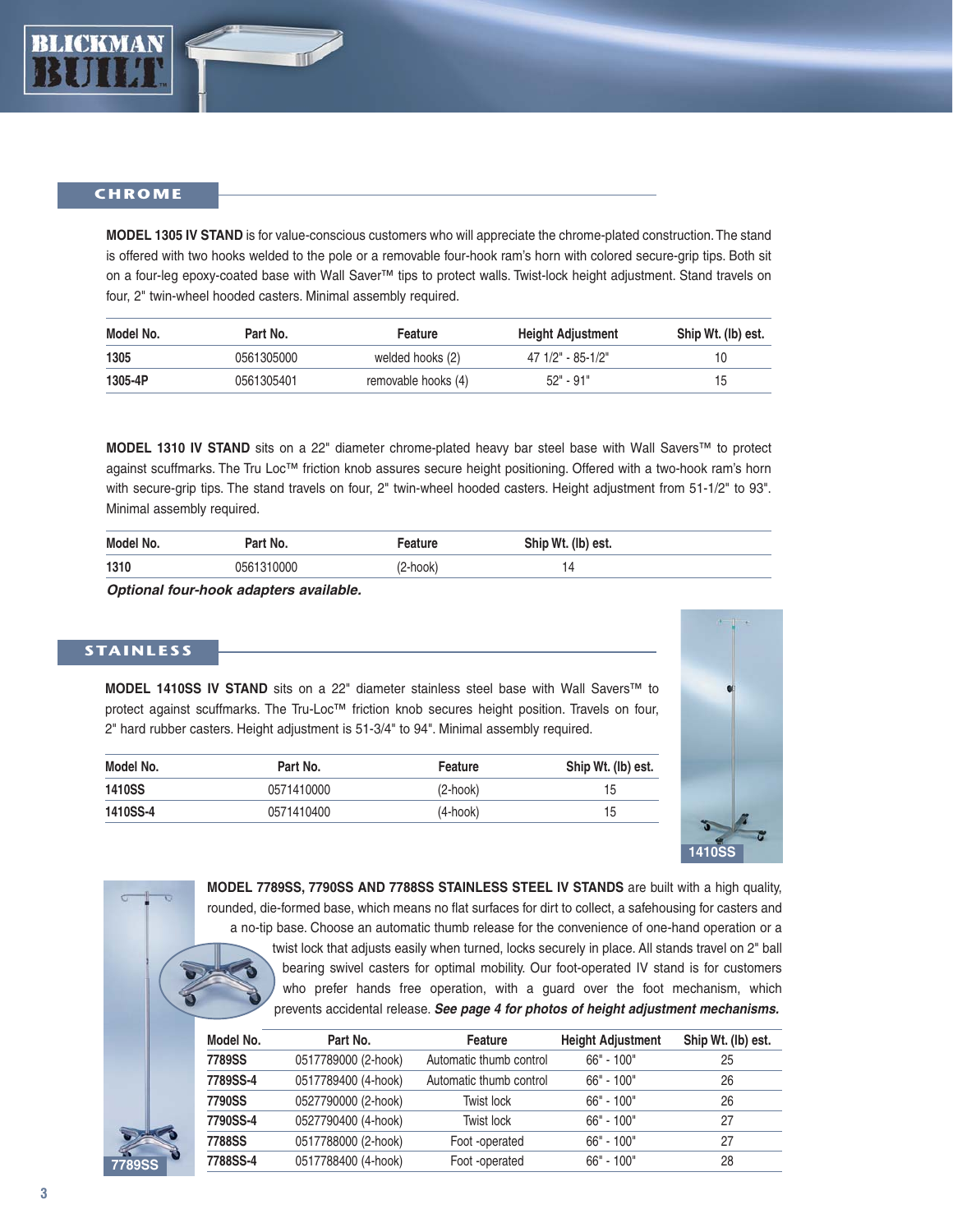



**FIVE-LEG IV STANDS** sit on a 24" diameter, polished die cast aluminum base with Wall Saver™ end caps to protect against scuffmarks. **Select a stainless or chrome post and your choice of four different height adjustment mechanisms.** All Five-leg IV poles offer a two- or four-hook interchangeable ram's horn. All stands feature poly-coated, secure grip hooks for protection. Five-leg IV stands travel on 2-1/2" twin-wheel hooded casters or 2" or 3" hard rubber swivel casters. **Special features can be found on Model 1350** — our heavy-duty chrome IV stand with a 1-1/4" outside diameter base post and 1" outside diameter extension post. This model comes with four- or six-hook interchangeable ram's horn. All stands feature poly-coated, secure grip hooks for protection. **Note:** SS denotes Stainless Steel





**Note:** All five-leg IV stands ship in 2 separate cartons and require minimal assembly.

| Model No.        | Part No.   | Post   | <b>Type of Adjustment</b> | <b>Hooks</b>   | Height Adj.             |                | Casters Ship Wt. (lb) est. |
|------------------|------------|--------|---------------------------|----------------|-------------------------|----------------|----------------------------|
| <b>CHROME</b>    |            |        |                           |                |                         |                |                            |
| 1315             | 0561315000 | Chrome | Tru-Loc™ friction knob    | 2              | $52 - 1/2" - 93 - 1/2"$ | 21/2"          | 13                         |
| 1315-4           | 0561315400 | Chrome | Tru-Loc™ friction knob    | 4              | $52 - 1/2" - 93 - 1/2"$ | 21/2"          | 13                         |
| 1350-4           | 0561350400 | Chrome | Tru-Loc™ friction knob    | 4              | $56" - 100"$            | 21/2"          | 15                         |
| 1350-6           | 0561350600 | Chrome | Tru-Loc™ friction knob    | 6              | $56" - 100"$            | 21/2"          | 15                         |
| <b>STAINLESS</b> |            |        |                           |                |                         |                |                            |
| 1415SS           | 0531415000 | SS     | Tru-Loc ™ friction knob   | 2              | 52" - 94"               | 2"             | 13                         |
| 1415SS-4         | 0531415400 | SS     | Tru-Loc ™ friction knob   | 4              | 52" - 94"               | 2 <sup>n</sup> | 13                         |
| <b>7792SS</b>    | 0537792000 | SS     | Twist lock                | 2              | 74" - 110"              | 3"             | 35                         |
| 7792SS-4         | 0537792400 | SS     | Twist lock                | 4              | 74" - 110"              | 3"             | 35                         |
| 7794SS           | 0517794000 | SS     | Automatic thumb control   | $\overline{c}$ | $67" - 98"$             | 3"             | 35                         |
| 7794SS-4         | 0517794400 | SS     | Automatic thumb control   | 4              | 67" - 98"               | 3"             | 35                         |
| 7795SS-4         | 0539A02304 | SS     | Twist lock                | 4              |                         | $2 - 1/2"$     |                            |





**MODEL 1360 CHROME HEAVY-DUTY IV STAND** features a wide 26" diameter epoxy–coated **SIX-LEG BASE** for durability and corrosion resistance. Designed for hospital applications requiring multiple pumps or accessories or whenever a heavier base is required. Add a 1-1/4" outside diameter base post with a 1" outside diameter extension post and you have the toughest stand in our chrome line. The Tru-Loc™ friction knob secures height position. This model comes with four or six-hook interchangeable ram's horn. The hook tips are colored with a poly-coated secure grip for easy identification. Stand travels on 3" single wheel hard rubber casters. Adjusts from 58"-102". Minimal assembly required. All stands feature poly-coated, secure grip hooks for protection.

| Model No. | Part No.            | Ship Wt. (lb) est. |  |
|-----------|---------------------|--------------------|--|
| 1360-4    | 0561360400 (4-hook) |                    |  |
| 1360-6    | 0561360600 (6-hook) |                    |  |



**Note:** All five and six–leg IV stands are shipped in two cartons and require minimal assembly.

**MODEL 7795SS4 (HACKENSACK) CART-WASHABLE IV STAND** is newly designed for processing through today's cart-washers. Built specifically to withstand high temperatures and cleaning fluids, with weep holes in the pole and base for fluid drainage. Field-tested for durability. This model comes on a five-leg composite base with 2-1/2" casters. It features a 1" outside-diameter base post and 3/4" outside diameter extension post with Twist-lock height-adjustment and a four-hook ram's horn.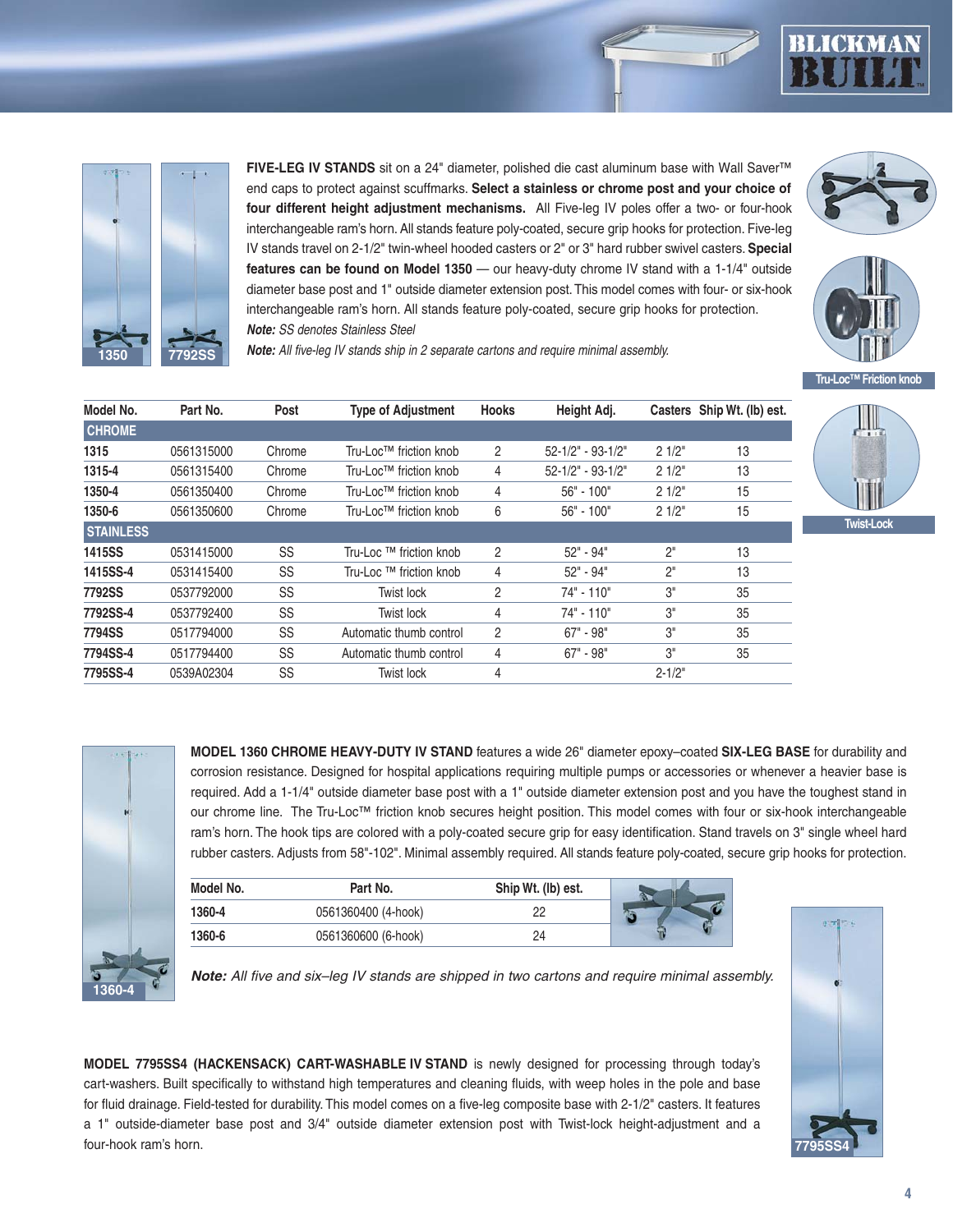















**MODEL 1380 COMPREHENSIVE CLAMP-** This aluminum clamp is required for the fast and flexible attachment of the guidance handle (1381), utility console tray (1384), multiple pump holder (1385) and tank holder (1386).

| Model No. | Part No.   | Ship Wt. (lb) est. |
|-----------|------------|--------------------|
| 1380      | 7801380000 |                    |

**MODEL 1381 GUIDANCE HANDLE**- This steering aid provides for patient mobility. Has a non-slip black vinyl coated finish. Attaches with the comprehensive clamp (1380), sold separately.

| Model No.     | Part No.   | Ship Wt. (lb) est. |  |
|---------------|------------|--------------------|--|
| 1381          | 7801381000 |                    |  |
| <b>1381SS</b> | 3537426350 |                    |  |

**MODEL 1382 DRAINAGE BAG HOOK**- Simple-to-use chrome-plated hook clamps onto both 1" and 1-1/4" diameter IV poles. Tighten with thumbscrew.

| Model No. | Part No.                                   | Ship Wt. (lb) est. |
|-----------|--------------------------------------------|--------------------|
| 1382      | 7801382000 (fits 1" diameter IV poles)     |                    |
| 1382HD    | 7801382125 (fits 1-1/4" diameter IV poles) |                    |
|           | On models 1350,1360                        |                    |

**MODEL 1384 PUMP SUPPORT TRAY**- This chrome-plated tray (5" x 6") attaches easily to the IV stand with the **comprehensive clamp - Model 1380** - sold separately. Hole (1/2" diameter) in center of tray provides for easy pump attachment.

| Model No. | Part No.   | Ship Wt. (lb) est. |
|-----------|------------|--------------------|
| 1384      | 7801384000 |                    |

**MODEL 1385 MULTI-PUMP HOLDER**- Fabricated from chrome-plated steel, this unit requires two Model 1380 Comprehensive Clamps. Easy to mount and remove. Holds up to four IV pumps. Fits any diameter IV pole. 17-3/4" W x 27-3/4" H.

| Model No. | Part No.   | Ship Wt. (lb) est. |
|-----------|------------|--------------------|
| 1385      | 7801385000 |                    |

**MODEL 1386 TANK HOLDER**- Fabricated from chrome-plated steel, this holder attaches to the IV pole via the **comprehensive clamp - Model 1380** - sold separately. Holds D and E size oxygen tanks.

| Model No. | Part No.   | Ship Wt. (lb) est. |
|-----------|------------|--------------------|
| 1386      | 7801386000 |                    |

**MODEL 1388PS POWER STRIP-** This mounting kit includes one hospital-grade, 4-outlet power strip with mounting clips to accommodate IV poles with 1"- or 1-1/4"-diameter outside posts.

| Model No. | Part No.  | Ship Wt. (lb) est. |
|-----------|-----------|--------------------|
| 1388PS    | 702507512 |                    |

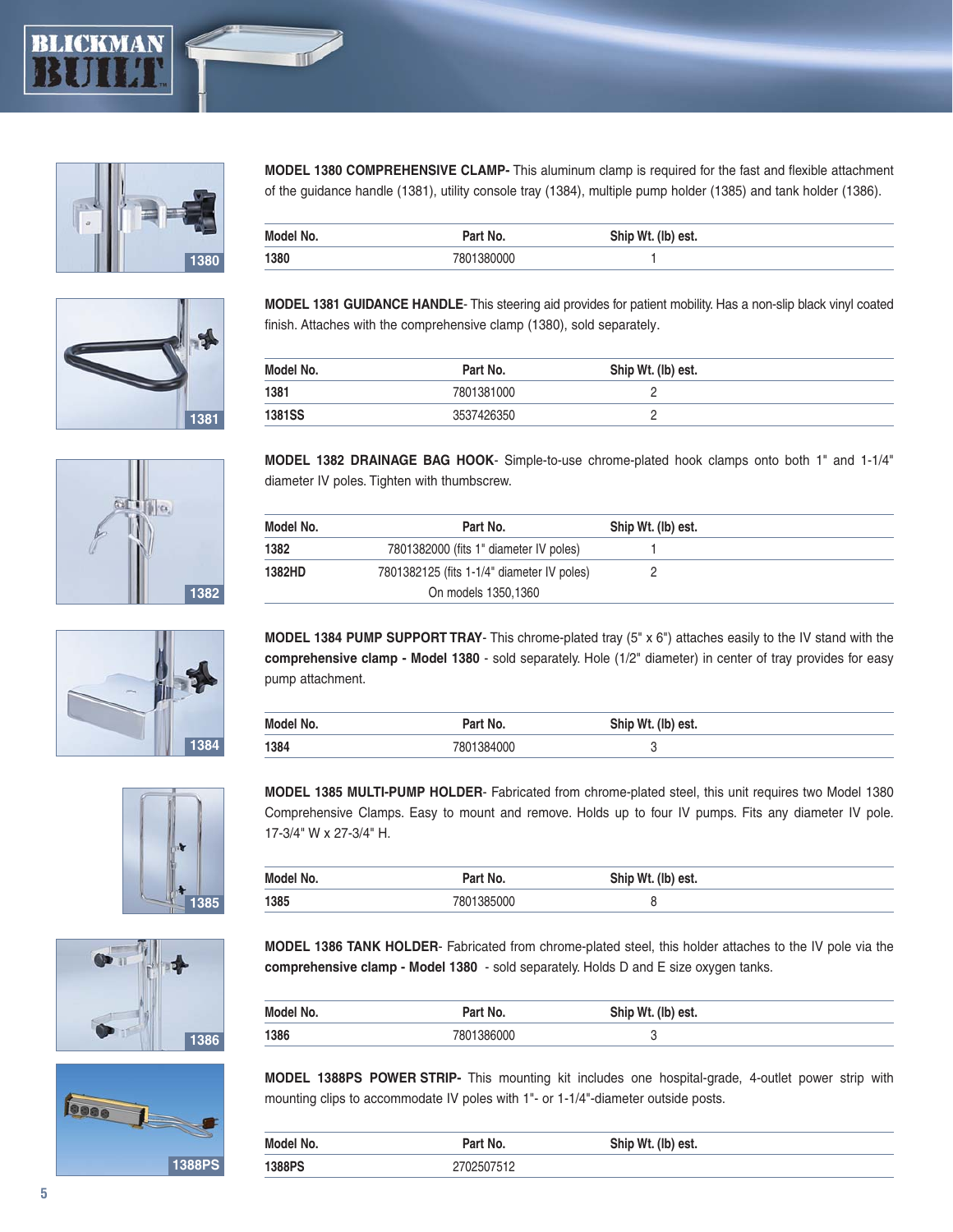

# **STAINLESS**

**MODEL 7807SS (BAKER) AND MODEL 7808SS (SNYDER) SOLUTION STANDS** have a single or double basin with a supporting frame connected by your choice of a bottom shelf or H-brace. The bracing and shelf, as well as all stainless welded construction, enhance the stand's strength and stability. Stainless steel basin has large 8-1/2 qt. capacity yet is unusually quiet when dropped into the circular ring. Rubber bumpers are placed strategically inside the ring to reduce noise from metal to metal contact. Travels quietly on two-inch swivel casters.

| Model No.     | Part No.   | Feature   | Dimensions (overall) | <b>Basins</b> | Ship Wt. (lb) est. |
|---------------|------------|-----------|----------------------|---------------|--------------------|
| <b>7807SS</b> | 0717807000 | shelf     | 15"L 15"W 33"H       |               | 19                 |
| 7807SS-HB     | 0717807100 | H-brace   | 15"L 15"W 33"H       |               | 18                 |
| <b>7808SS</b> | 0727808000 | shelf     | 29"L 15"W 33"H       |               | 33                 |
| 7808SS-HB     | 0727808100 | H-brace   | 29"L 15"W 33"H       |               | 29                 |
| <b>SB-1</b>   | 9737370120 | 8-1/2 gt. | 14"D                 | -             |                    |